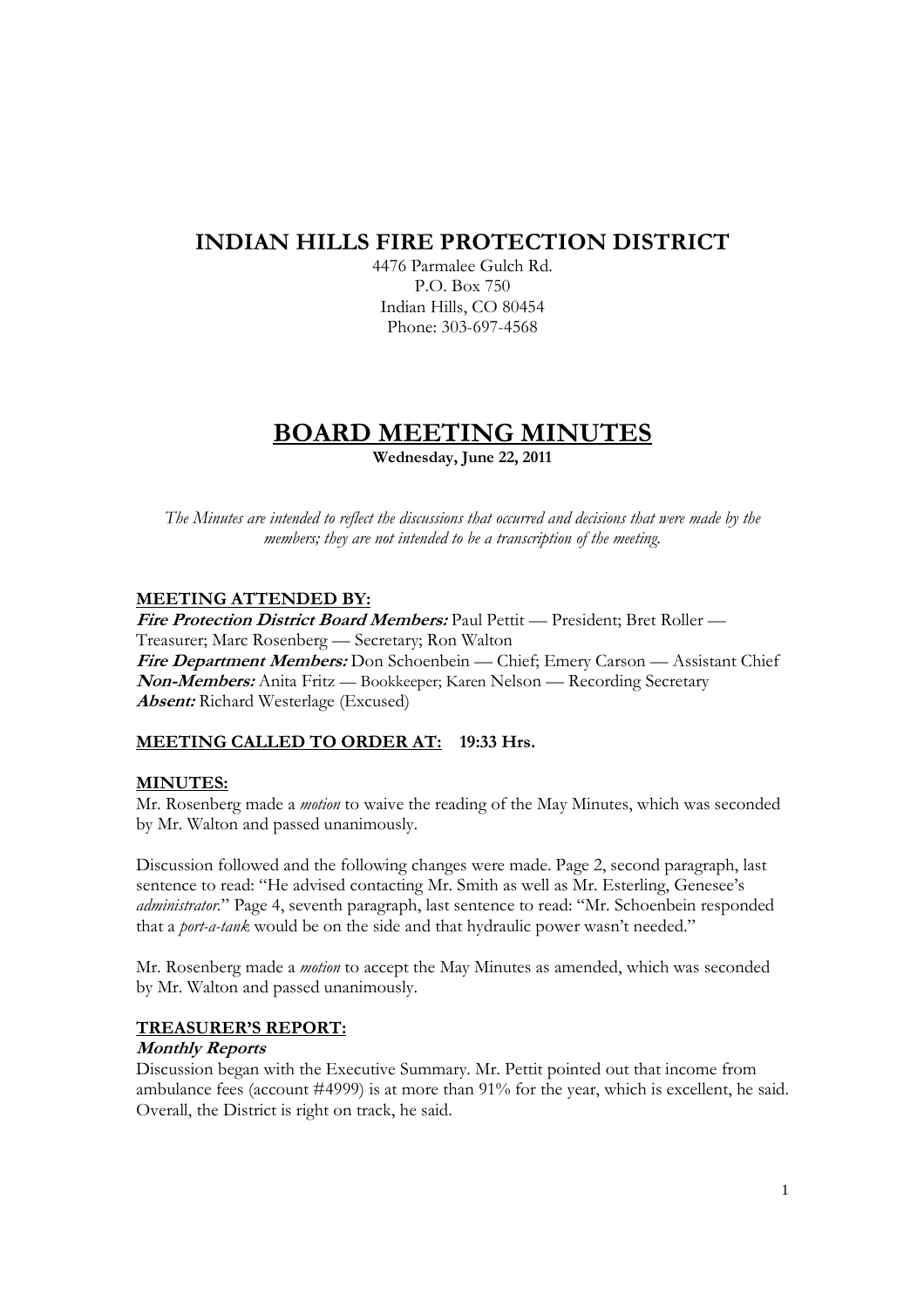Conversation moved to the Profit Loss Budget Performance Spreadsheet. Mr. Pettit noted that account #5750 (Misc. Professional Fees) is at 102% year-to-date. It was explained that the collections agency employed to pursue delinquent ambulance fees had to be reimbursed because payment on an account had come directly to the District rather than to the collections agency. Discussion followed about whether there should be a separate line item for collections agency fees. Ms. Fritz explained that such costs would normally just show up as less income in the ambulance fees account (#4999). A decision was made to leave the account as is.

Mr. Pettit then asked about account #6010 (Clothing and Uniform Exp.), which is at 82% year-to-date. Ms. Fritz explained that the bulk of the expense was for badges. Mr. Pettit reiterated that the District is doing really well expense-wise.

Discussion moved to Checks. Mr. Pettit asked about check #11537 to Biggs Kofford for \$2,500 for the 2010 financial audit. When was the audit due? Ms. Fritz responded that the deadline was technically July 31 but that she had asked for an extension. The audit would cost \$4,850 total, she added. Mr. Pettit asked if Ms. Fritz had a written commitment regarding the \$4,850 cost. "Yes," answered Ms. Fritz.

Regarding check #11540 to Brittany Salter for \$80 for janitorial services, Mr. Pettit asked how she was doing. "Good," answered Mr. Schoenbein. Mr. Pettit inquired about check #11547 to Jefferson County for \$111.11 for fuel. He reminded that the bill had been \$506 the previous month. Mr. Rosenberg noted that the Department had responded to a lot of calls the previous month. And fuel costs are down, added Mr. Schoenbein. He said that Jefferson County doesn't break out the costs on the statement.

Mr. Pettit then thanked Ms. Nelson for the detail in breaking out EMS (ambulance billing) and fire operation duties on her invoice (check #11549). Discussion then moved to check #11555 to Xerox Corp. for \$171.69. Ms. Fritz said that the amount was higher than normal because the summer issue of *Smoke Signals* had been copied in house. She had broken out the expenses, she added, attributing \$31.46 to *Smoke Signals.* Mr. Pettit asked if there was a provision in the Xerox contract to roll over unused copies from month to month. "No," answered Mr. Schoenbein.

Conversation moved to a detailed list of credit card expenses. Ms. Fritz explained that the report showed expenses dating back to April 1. She said that the "no receipt" comments could be disregarded. Mr. Schoenbein drew attention to the Verizon Wireless expenses. He explained that the prepaid cell phones were presently under discussion.

Mr. Rosenberg made a *motion* to approve checks #11535-11555, plus automatic payments, credit card purchases, and bank fees. Mr. Walton seconded the motion, which passed unanimously.

## **DEPARTMENT/OFFICERS' REPORTS:**

**Fire Marshal — Randy Rudloff**  Not present; no report submitted.

**Chief's Report — Don Schoenbein**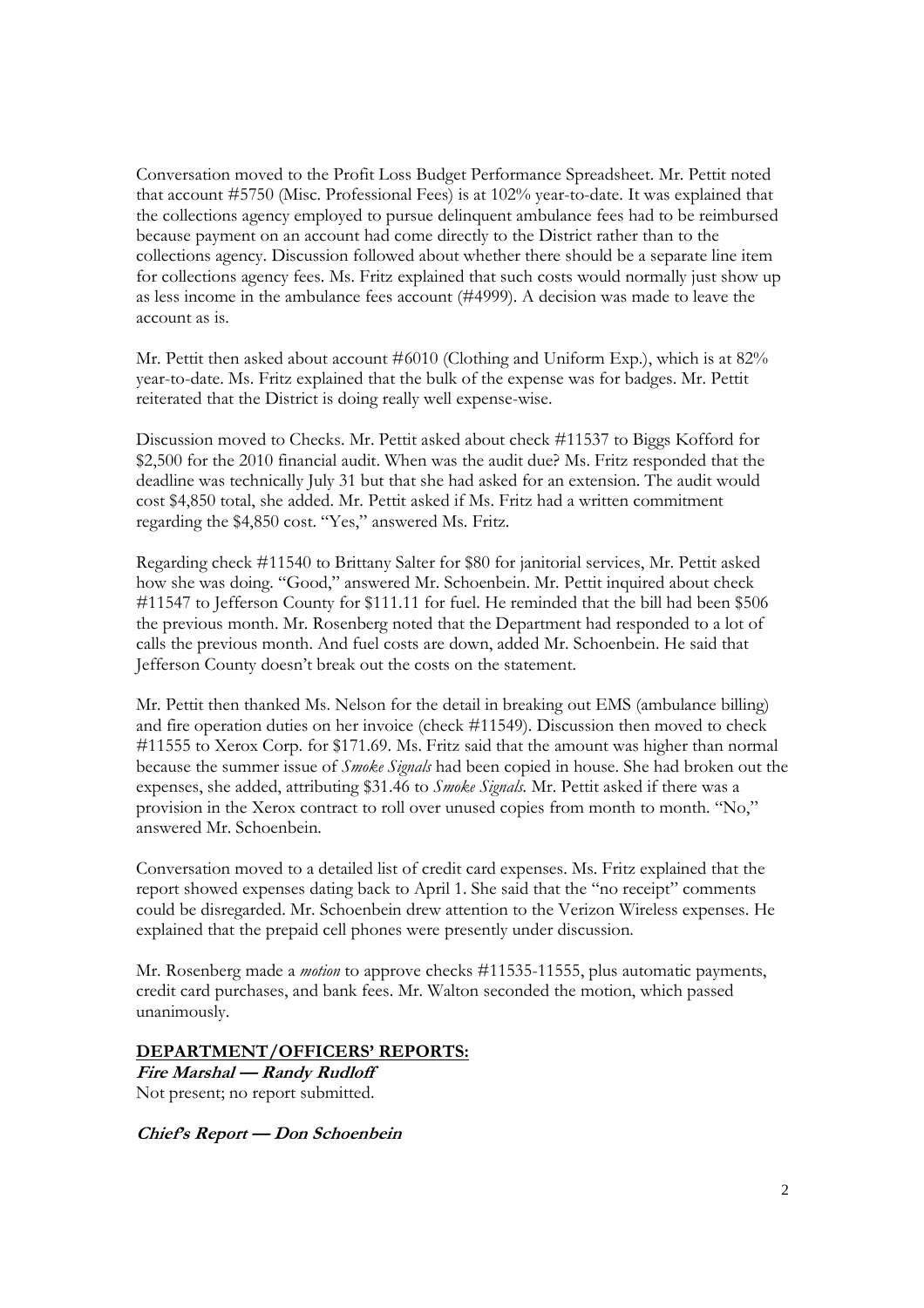A report was submitted and various items were discussed. Conversation began with item #1 regarding the Jefferson County Sheriff's Office pickup truck that the District had purchased. He explained that a 2008 Ford F350 had been available for sale to the District as a command vehicle for only \$5,000 with lights and siren. Used by resident deputies, it had only been in service for three years and had a crew cab and long bed. Because the opportunity to purchase it had come up suddenly, Mr. Schoenbein explained that he had called Board members and received tentative approval for the purchase. Apparatus 358 was scheduled to be replaced the following year, so the timing was right, he added. Mr. Pettit asked about the color. "Red and white," answered Mr. Schoenbein.

Mr. Schoenbein referenced attachments with details on the value of the new 2008 vehicle and current 1997 Ford F250 pickup. He explained that the new truck had 105,000 miles on it and discussed its 5.4-liter engine. The current 1997 command vehicle had 55,000 miles that had been put on it over 14 years. Mr. Schoenbein said that it could be sold to offset the cost of the new truck. The strategy would be to sell it to another fire department since it was already equipped. The District is getting a deal with the new truck, Mr. Schoenbein emphasized.

Mr. Rosenberg made a *motion* to approve the purchase of the 2008 Ford F350 to serve as the District's new apparatus 358. Mr. Walton seconded the motion, which passed unanimously.

Ms. Fritz asked if the check should be written that evening. "Yes," answered Mr. Schoenbein. He said that he would get the title the following day when he picked up the truck. Mr. Rosenberg asked when the District had paid for the shell on the current command vehicle. Mr. Carson responded that it had cost \$2,500. Mr. Pettit suggested starting the asking price for the 1997 truck higher than \$5,000. Maybe \$9,000, he said. It's worth \$12,000, so there's room to go down, he reminded. Mr. Schoenbein noted that it had some body damage. Mr. Roller suggested an asking price of \$8,000. Discussion followed about what the asking price should be as well as the plan to sell the truck with the shell and tailgate, strip out the radio, and purchase stickers for the door of the new truck.

Mr. Rosenberg made a *motion* to list the current command vehicle for sale for \$8,000. Mr. Walton seconded the motion, which passed unanimously.

Mr. Schoenbein said that he had already ordered two sets of graphics with the Indian Hills logo and lettering for \$370 for the new truck.

Moving on with apparatus news, Mr. Schoenbein said that the Mac cab and chassis had been ordered. It would be four to five months before it was finished. The poly tank, pump package, and body components had all been ordered as well, he added. It would be seven months until the truck was completed, Mr. Schoenbein said.

The brush truck was being worked on, Mr. Schoenbein continued, adding that it would be nice to have it for the Fourth of July. The plan was for Mr. Gilbert to go out to get it since he's the wildland coordinator, Mr. Schoenbein explained. And Fire Trucks Plus was still waiting for the ambulance to be released from the County it was acquiring it from. In addition, Mr. Schoenbein said that the Civil Air Patrol is interested in buying apparatus 384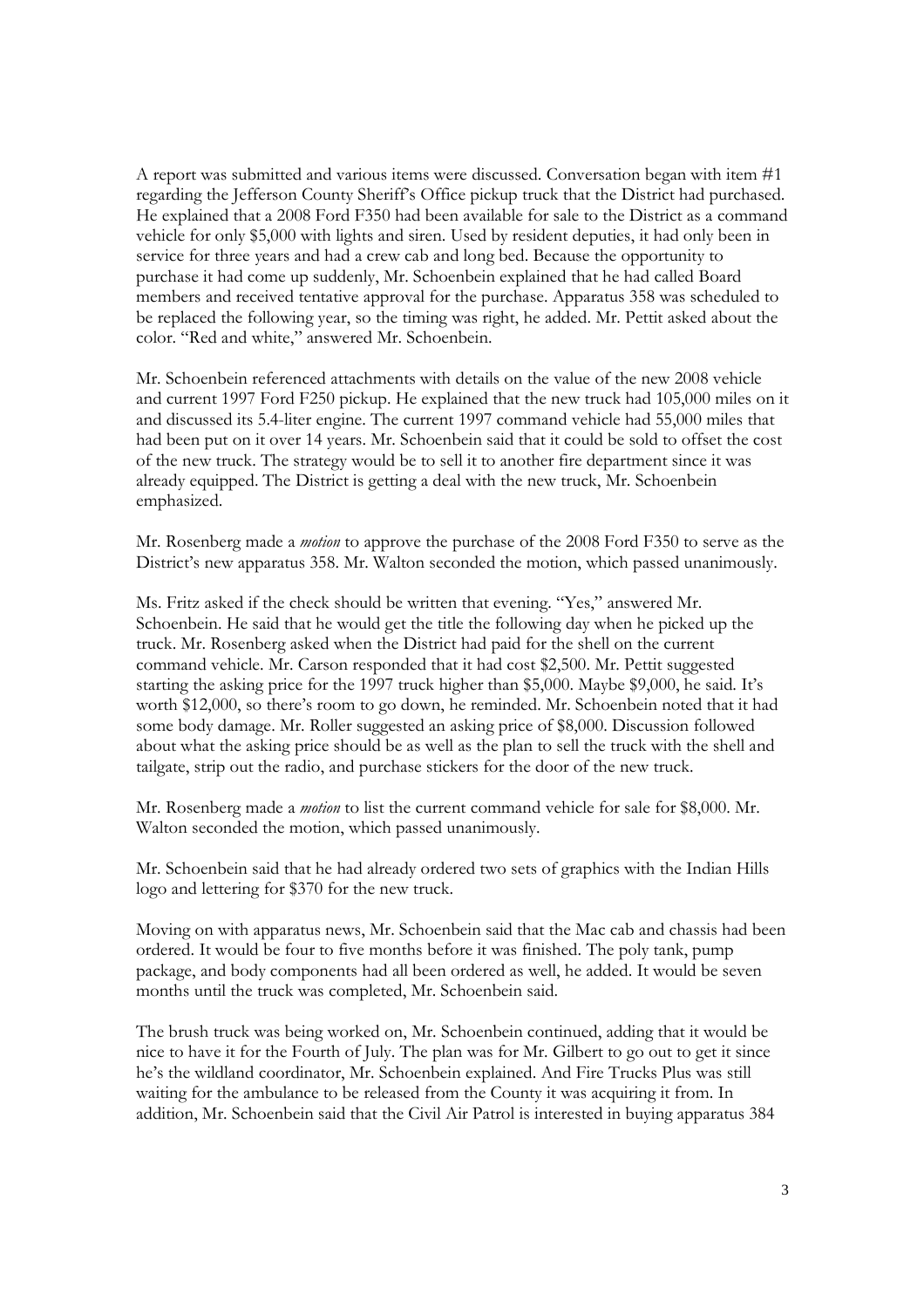for \$5,000. Mr. Pettit asked how much the District had paid for that ambulance. "\$5,000, four or five years ago," answered Mr. Rosenberg.

Discussion moved to item #2 regarding the Fourth of July celebration. A decision had been made to move forward with the fireworks, Mr. Schoenbein said. And Dick Reed would serve as the Grand Marshal. "Not Ms. Bauer?" asked Mr. Roller. Mr. Schoenbein answered that she wouldn't be around. Mr. Pettit interjected that he needed a trailer to pick up his Model T. Mr. Roller said that he had one.

Conversation segued to item #3 regarding Turkey Creek coffee now being open in the old Base Camp location. In addition, AED Authority is now open on the second floor of that building, Mr. Schoenbein said. The company is willing to donate AEDs to the community, he added. Discussion followed about where to locate the devices. Locations being considered included Sit-n-Bull, AED Authority, the fire station, and Parmalee Elementary.

Mr. Schoenbein moved discussion to item #4 regarding the Deer Creek Challenge bike event. He said that it was being held August 21 and would go downhill on Parmalee Gulch Rd. There had only been a handful of minor incidents the previous year, he said, adding that there were 618 registrants currently.

Discussion moved to an attachment regarding ambulance collections figures for the month (item #5). It was noted that \$5,227.19 had been received since the last Board meeting. Further conversation followed regarding specific ambulance collections statistics year-todate.

Item #6 regarding a policy for the use of station exercise equipment was discussed next. Mr. Schoenbein said that he had sent an email to Ms. Nemer asking for advice. His concern regarding use, he said, is strictly about liability. Current Department members are covered by workers' compensation. Mr. Pettit asked if everyone had seen responses from the officers stating that retired members in good standing should be able to use the equipment. "Members with ten years," added Mr. Walton.

Mr. Roller stated that his opinion was that the station was not a fitness club. The equipment should only be used by current firefighters to make them stronger for the job, he said. Mr. Schoenbein admitted that he struggled with where to draw the line. He said that he had been unable to find the grant paperwork to see if it specified usage guidelines. Mr. Pettit said that he agreed with Mr. Roller that the equipment should only be used to increase the fitness level of the District's responders.

Mr. Roller made a *motion* to restrict station exercise equipment to current members pending a policy from the Chief. Mr. Rosenberg seconded the motion, which passed by a vote of 3-1, with Mr. Walton voting against.

Mr. Schoenbein asked how Board members felt about family members of current volunteers using the equipment if supervised. Discussion followed. Mr. Roller shared that he had stopped using the equipment himself when his membership ceased. It was agreed that family members could use the equipment as long as they were supervised by a current Department member. Conversation then ensued about issues with non-members accessing the facility.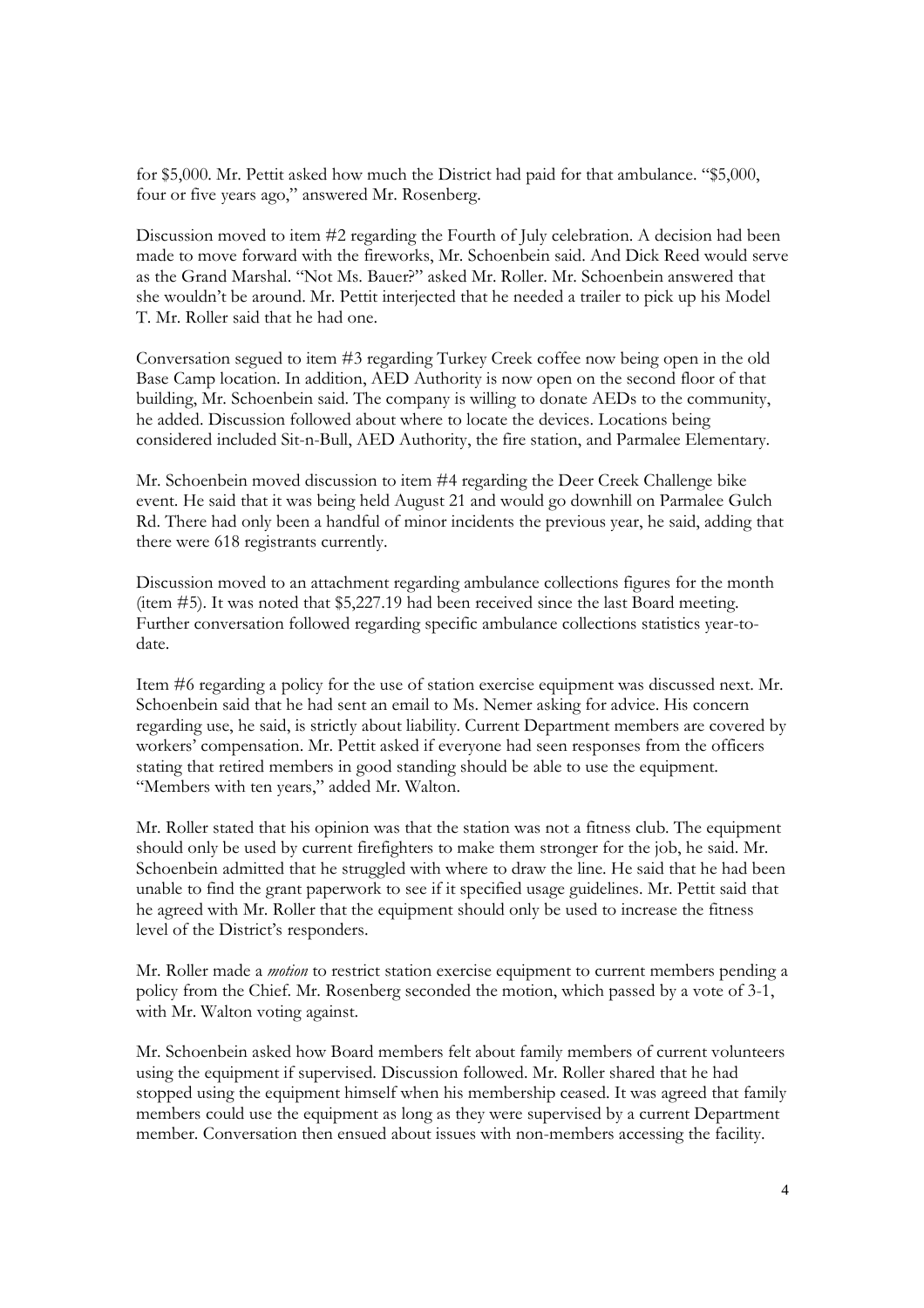Discussion moved to item #7 regarding FEMA grants. The Assistance to Firefighters grants should open in July/August, Mr. Schoenbein said, with SAFER grants opening in August/September. The SAFER grants provided perks for members and were not as dependent on call volume, Mr. Schoenbein explained. He shared that he had been to a FEMA seminar in Pueblo to get tips on better chances of being awarded a grant.

Regarding the Xerox printer contract (item #8), Mr. Schoenbein referenced an attachment to his report concerning the details surrounding a motion that had been made at the January 2009 Board meeting regarding the contract. As a result, he said, the District "owns" the contract for now. Mr. Pettit pointed out that the surplus copies could be used for *Smoke Signals* again in the future. Mr. Roller said that any Fed Ex store could do the collating of the newsletter. He suggested finding out when the time period ends on the printer and staggering the copying of *Smoke Signals* over two months so as not to incur costs for extra copies.

Conversation moved to item #9 regarding the ISO District map review. There had been no changes since the last review in 2006, Mr. Schoenbein said. The District had a rating of "6." Evergreen had a rating of "5," he added, explaining that the rating was based on such factors as call response time, community water supply, and apparatus water capacity.

Mr. Schoenbein wrapped up his report by summarizing the calls for the month, which totaled ten (item #10). There had been 84 calls year-to-date, he added.

## **Assistant Chief's Report — Emery Carson**

Mr. Carson began with news about apparatus. Yearly oil changes were under way for the vehicles. Mr. Schoenbein advised Mr. Carson to hold off on apparatus 358 as well as apparatus 384.

Discussion turned to the Fourth of July celebration. Mr. Carson said that mowing would be done on the Thursday or Friday before the Fourth. Mr. Rosenberg said that he had acquired ten credit card machines, the old-fashioned kind, to facilitate offsite donations. Conversation followed about the machines. Mr. Walton noted that some credit cards don't have raised numbers/letters anymore. Mr. Schoenbein responded that information could still be written in. Mr. Roller shared that any computer device can become a terminal that will print or email a receipt. He reminded that some authorizations are only good for 24 hours.

Mr. Pettit asked if there were signs announcing that donations could be made via credit card. Mr. Rosenberg said that the Fire Boots would handle that and that the credit card processing was through First Bank. Mr. Roller asked about monthly fees associated with the credit card processing. Mr. Rosenberg responded that First Bank had waived the fees because of the Special District status. Ms. Fritz expressed that she wasn't sure she was comfortable with wandering machines. Mr. Schoenbein said that Fire Boots members would be wearing shirts identifying them as such. Mr. Rosenberg further explained that Visa, Mastercard, and Discover would be accepted, but not American Express.

Mr. Carson said that there would be no electronic traffic message boards this year. Mr. Rosenberg clarified that the County had refused to loan them out because solar panels and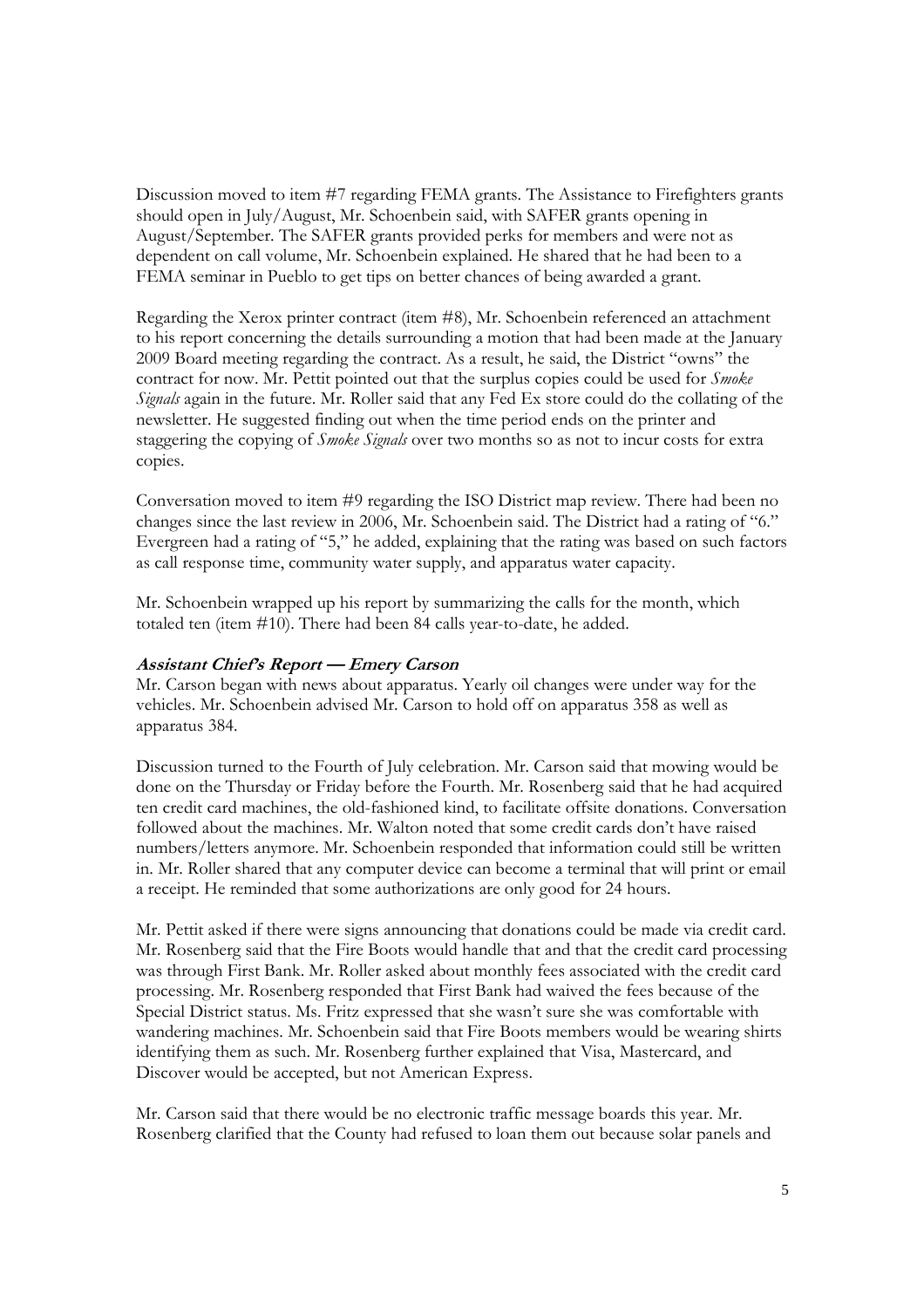batteries had been stolen recently while in use by the County. He advised getting some like those that had been used for the Evergreen Rodeo.

Mr. Carson then proceeded to list the schedule of events for the day. He shared that Ms. Kniss was in charge of boot collections and had divided the area into quadrants so as not to repeatedly hit the same people. Mr. Schoenbein said that the Department had been struggling to get someone to head up the Fire Boots but that Ms. Kniss had stepped up and was in charge now.

Mr. Rosenberg asked if Inter-Canyon's coffee dispensers had been acquired. "Yes," answered Mr. Carson, who added that volunteers from Genesee, Evergreen, and Elk Creek would be on site to help with the fireworks.

Mr. Carson concluded his report by stating that a wildland refresher course would be held July 16 and that slash collection was being held August 12 at Inter-Canyon station 3.

## **Fire Captain's Report — Steve Bruns**

Not present; no report submitted.

#### **Rescue Captain's Report — Bob Fager**

Not present; no report submitted.

#### **OLD BUSINESS:**

## **Station Remodel/Rebuild**

Mr. Pettit asked if a committee was in place. Mr. Roller said that the committee comprises Mr. Schoenbein, Mr. Rosenberg, Mr. Carson, and himself. The plan was to meet after the Fourth of July to decide how to proceed with the project.

#### **Communications System**

Mr. Pettit shared that he had spoken with Mr. Grazi several times but still needed to talk to Frontier. The key and remaining equipment needed to be obtained, he added, stating that he still hadn't fired Mr. Hall. Mr. Schoenbein asked if Mr. Pettit knew what the inventory was. Mr. Pettit responded that he had a list and could put the remaining equipment in a pickup truck. Mr. Roller offered his help. Mr. Rosenberg said that he didn't want the situation to drag on.

Mr. Pettit said that Mr. Grazi is willing to help. He can get the frequencies, do a site survey, and do the project the way it was originally planned. A new IGA will be needed from the County for the Smokey Hill site, Mr. Pettit added, saying that the site survey could be done the following week. The antenna will need to be re-aimed toward Smokey Hill. The equipment may need to be reconfigured and the repeater reprogrammed, he continued.

Mr. Walton asked how long it would take to get the frequencies. Mr. Pettit said that the system wouldn't be able to be activated until the frequencies were acquired. Mr. Rosenberg asked about a knaack box. One would be used regardless, said Mr. Schoenbein.

Mr. Roller then asked about the lease agreement for the Mt. Lindo site. When is a payment due? Discussion followed. It was agreed that the Minutes needed to be checked to find out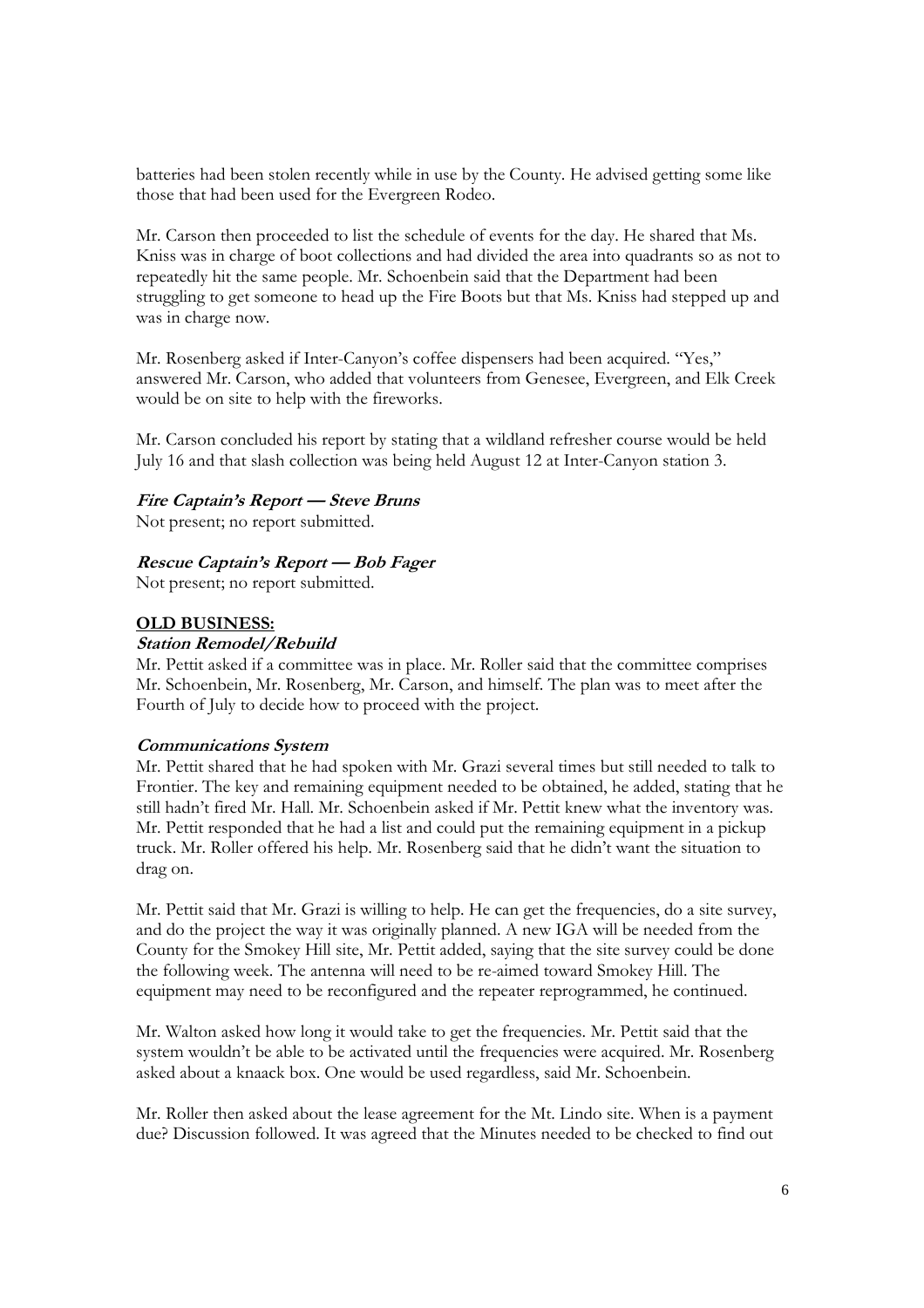the details. Mr. Schoenbein suggested perhaps paying ahead five years or putting a line item in the budget in the future to stay on top of the payment. Mr. Pettit reiterated that he would try to get up to Mt. Lindo that week with Mr. Grazi for a site assessment.

## **NEW BUSINESS:**

## **POV Lights and Sirens**

Mr. Rosenberg brought up the idea of providing members with lights and sirens for their personal vehicles. Mr. Pettit asked what the cost would be. Mr. Rosenberg answered that it was hard to say but \$200-400 per vehicle for 20 members. Evergreen provides lights and sirens for its members, he added. Mr. Schoenbein said that it provides standardization for the Department but admitted that it's a large upfront cost. Mr. Roller asked if a grant could cover the cost. Mr. Schoenbein answered that a SAFER grant might, perhaps. Ms. Fritz asked if the volunteers would give the equipment back when they left the Department. "Yes," answered Mr. Schoenbein. Mr. Pettit advised putting a line item in the budget for the following year.

## **November Elections**

Mr. Pettit turned conversation to a letter from Ms. Nemer regarding November elections. The deadline for deciding if the District wanted to have an item on the ballot was July 15. Putting the term limits issue on the ballot the next time new Board members needed to be elected would be too late for him, Mr. Pettit said. Mr. Walton asked about the cost. "The same as last time," answered Mr. Pettit. Does the Board want to consider the option or not, he asked.

Mr. Rosenberg asked when Mr. Westerlage's term was up. Discussion followed about when the terms of various Board members ended. Mr. Walton asked if the verbiage for a ballot issue was needed by July 15 or just a commitment to have a ballot issue. Mr. Pettit responded that the July deadline was just for saying whether the District would be participating in the election. There would be no cost until a certain point, he added. Mr. Roller suggested coordinating the ballot issue with an article in *Smoke Signals* explaining why the District wants to eliminate term limits for Board members.

Mr. Walton made a *motion* to participate in the November election with a ballot issue addressing eliminating term limits. Mr. Rosenberg seconded the motion, which passed unanimously.

# **MEETING ADJOURNED AT: 21:17**

There being no more business to discuss, Mr. Rosenberg made a *motion* to adjourn the meeting, which was seconded by Mr. Walton and passed unanimously.

*President:* 

*Secretary:* 

# **MOTIONS MADE AND PASSED:**